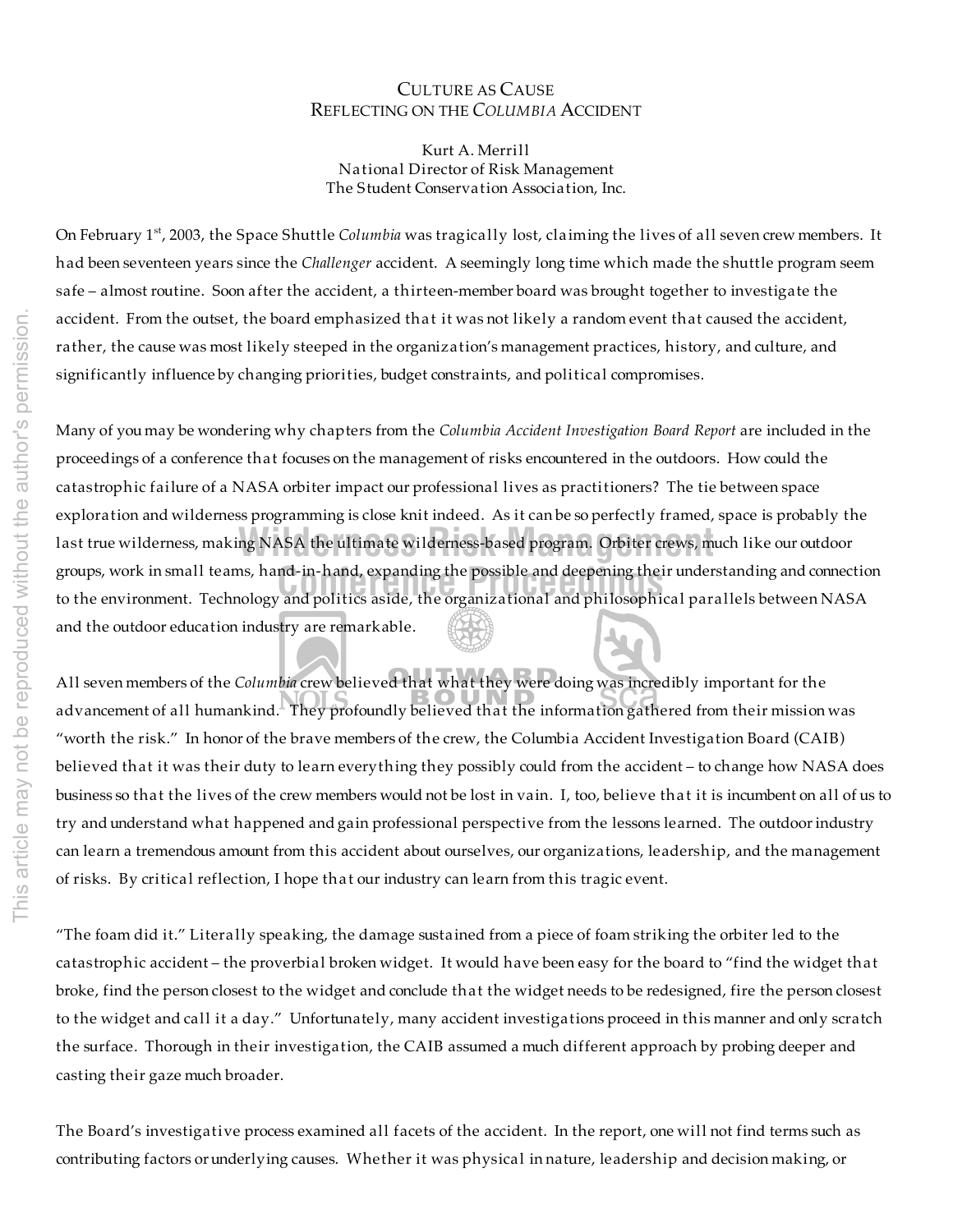problems with NASA's safety culture, all factors were equally weighed. I thoroughly encourage you to read the entire report from beginning to end (all 180+ pages). And for the scientist in us all, the chapters explaining foam anomalies are fascinating! Following this introductory piece are two chapters that are most germane to outdoor education: Chapter 8, *The Accident's Organizational Causes* and Chapter 9, *History as Cause: Columbia and Challenger*. These two chapters have incredible lessons for us all to learn.

There are many different lenses through which we can view this report. Throughout this article, I refrained from being prescriptive or drawing any conclusions for the reader. Instead, I thought it would be more appropriate to pose questions and provoke a deeper level of thought - to frame the conversation so to speak - as readers sift through the information.

**Conference Proceedings** and structure. As you read through the report, I offer you some points below to consider from an organizational Before reading the report, I suggest viewing it through the "lens" of an organizational leader. In addition, I would suggest that you read the report from a "systems" perspective. Systems theory holds that people are not solely responsible for making mistakes; rather it's a problem in the underlying system that allowed the mistake to occur in the first place. A systems approach does not, however, absolve people from their responsibility or actions. On the contrary, people must always be accountable for their actions and for the role that they play in organizational systems leader/systems perspective:

The CAIB concluded that NASA suffered from a broken safety culture or as the Rogers Committee (*Challenger* investigation) referred to it, a culture of "silent safety." NASA's Achilles' heel was an organizational blind spot in regard to how it viewed its own culture of safety. There was a lack of congruency between what NASA believed to be their culture of safety and what was actually occurring in practice. Ask yourself these questions: Is the culture of your organization risk averse or does it embrace risk? Further, does your organization have an accurate view of its own safety culture? How do you know? Do you have organizational resources for helping you recognize these areas? Where are your organization's blind spots? Also, examine how cultural beliefs regarding risk can provide a "constant frame of reference" for organizations as they make decisions. How is risk defined in your organization? Do staff members define risk differently and, if so, how? Do you have a safety culture defined by the organization, promoted by management, and internalized by staff and participants? What is your safety policy and how are you structured to ensure its delivery and infusion into your culture? Do you have a centralized policy and oversight function that allows for the execution of your safety program at the field level? Does your organization's senior management establish the "what" and leave the "how" to field management and leaders?

The CAIB found problems in NASA's communication environment and structure. Examine your organizational culture critically: Does your organization embrace a culture of open communication regardless of structure or h ierarchy? Does your organization rely on a well-seasoned communication and decision making process? Are minority opinions cultivated and sought out in your decision making process? Are organizational leaders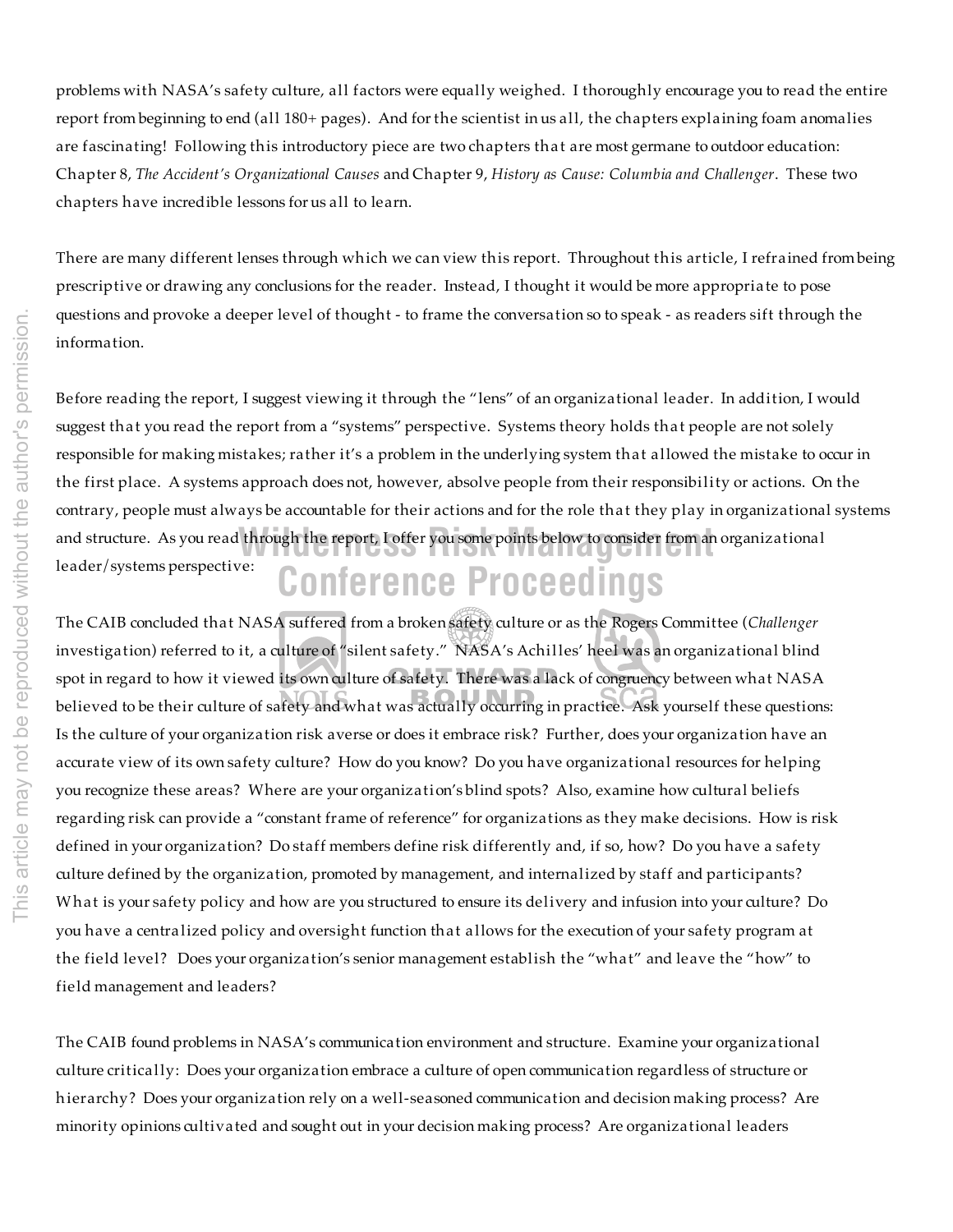trained to, in the absence of a minority opinion, play a role of a "devil's advocate?" Do staff member's h ierarchical positions in your organization influence how their risk assessment information is weighed?

A hallmark of outdoor education (and the not-for-profit world in general) is a culture of the can-do, go-for-it, we-can-accomplish-anything philosophy. NASA is steeped in a similar cultural history and, as the report concluded, this optimistic view may have served to undermine "critical thinking and decision making." Does this same philosophy serve to undermine critical thinking and decision making in your organization or for that matter in our industry? Are we aware that our industry's altruistic view of the world may influence us to accept more or less risk?

The CAIB found that the normalization of errors was a key factor that led to the *Columbia* accident. Has your organization become conditioned by success turning "the experience of failure into the memory of success?" Do you have appropriate mechanisms for identifying trends and following-up on "off-normal" operations of your program? Are there common practices that function outside of your organization's operating procedures that have become normalized by success and learned experience? Have near misses stretched the "proverbial" belt of accepted practices in your organization and thus, have these practices become institutionalized?

## **Wilderness Risk Management**

OUTWARD

**Conference Proceedings** third year of funding while the initial program is still in the field. Is your organization influenced by Many times when launching new initiatives and programs, organizations must commit to a second or even a government policies, out of sync funding cycles, or scheduling constraints? Do these factors influence your organization's assessment of risk and subsequent decisions?

The CAIB suggested that NASA inappropriately placed the burden of proof on proving that the foam strike was unsafe rather than proving it safe. When confronted with a safety issue, how is your organization structured to respond? Are you structured to gain evidence that an issue is "unsafe" or are you structured to prove that the issue is "safe"?

The Board concluded that NASA viewed orbiters as operational when in reality they are still experimental. What are your organizations practices for launching new program models or operating existing program models in different environments? How about managing existing programs with different management structures? Do you have rigorous testing procedures and established "feed-forward" loops to make immediate adjustments and inform future decisions? At what point does your organization decide if a program model has been "established" and, from a risk management perspective, how would you manage it differently?

Often times due to programmatic growth, budget constraints, or the drive for efficiency, there is an organizational need to restructure. As mentioned in the CAIB report, NASA has undergone several major organizational restructurings. Does your organization have the ability to assess and catch new operational problems caused by restructuring? Does your organization have a mechanism in place to retain the organizational knowledge, history, and expertise caused by organizational change?